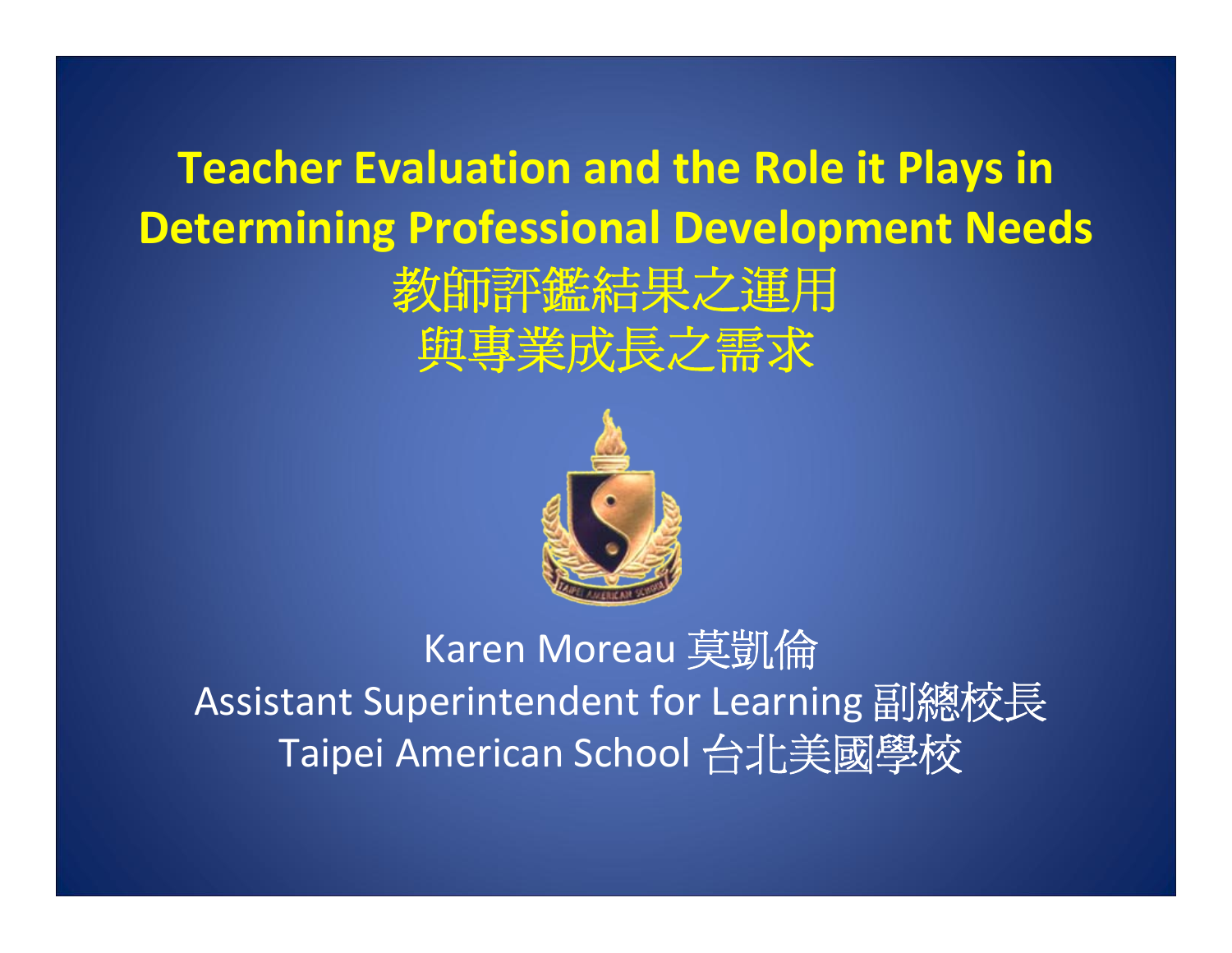# Why do we have teacher evaluation? 我們為何做教師評鑑

- To satisfy the human need for improvement 為了求進步
- To improve student learning 為了增進學生學習成效
- To help good teachers become better 幫助優秀教師精益求精
- To identify teachers who are having difficulty 鑑別需要幫助的教師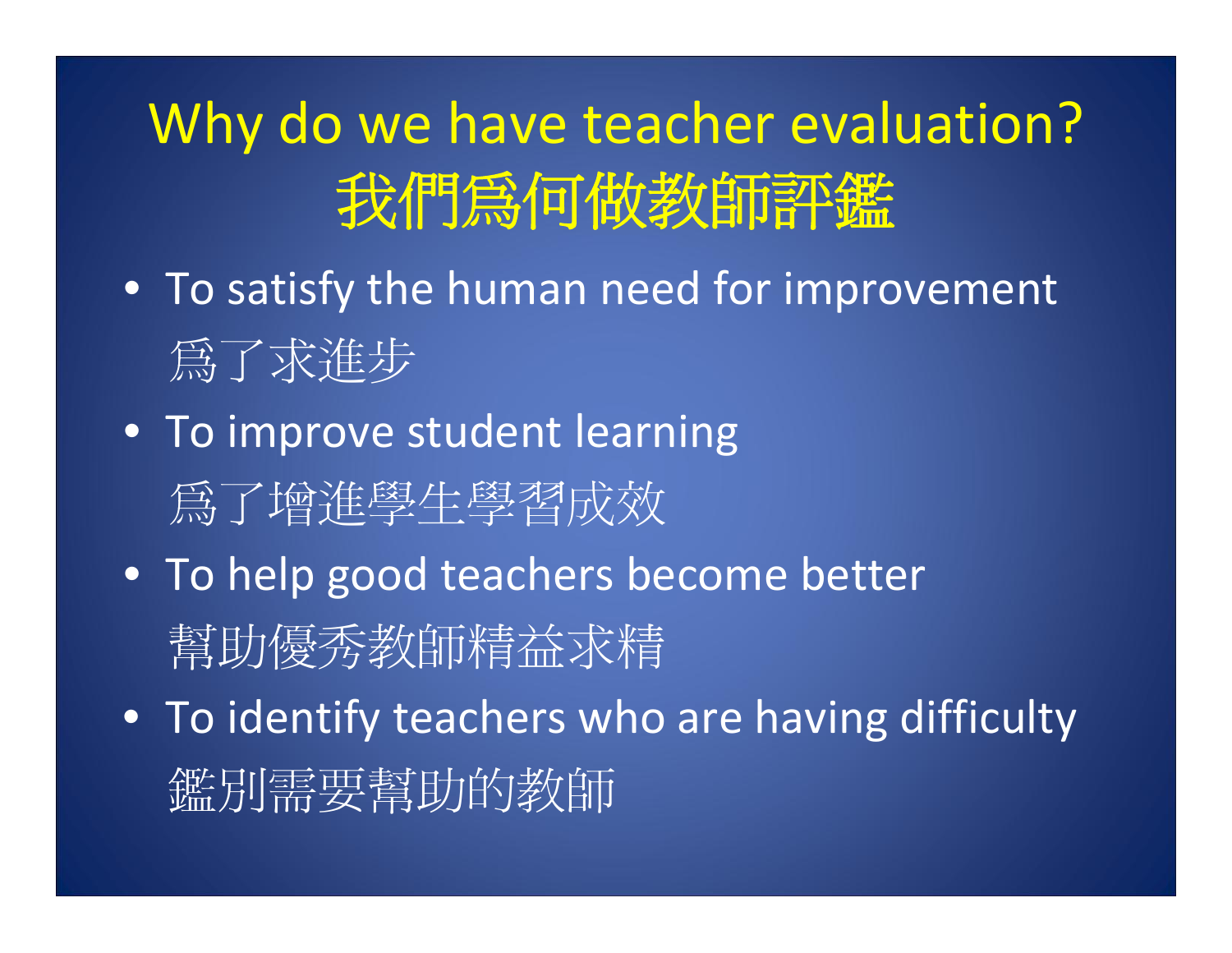### What is the Purpose of Professional Development? 教師專業成長的目標

The primary purpose of professional development in an educational environment is to increase the effectiveness of all who are engaged in the teaching‐learning process thereby increasing student achievement 教育體系中專業成長的主要目標為提高所有 教學相關人員的效率**,** 從而提升學生學習成效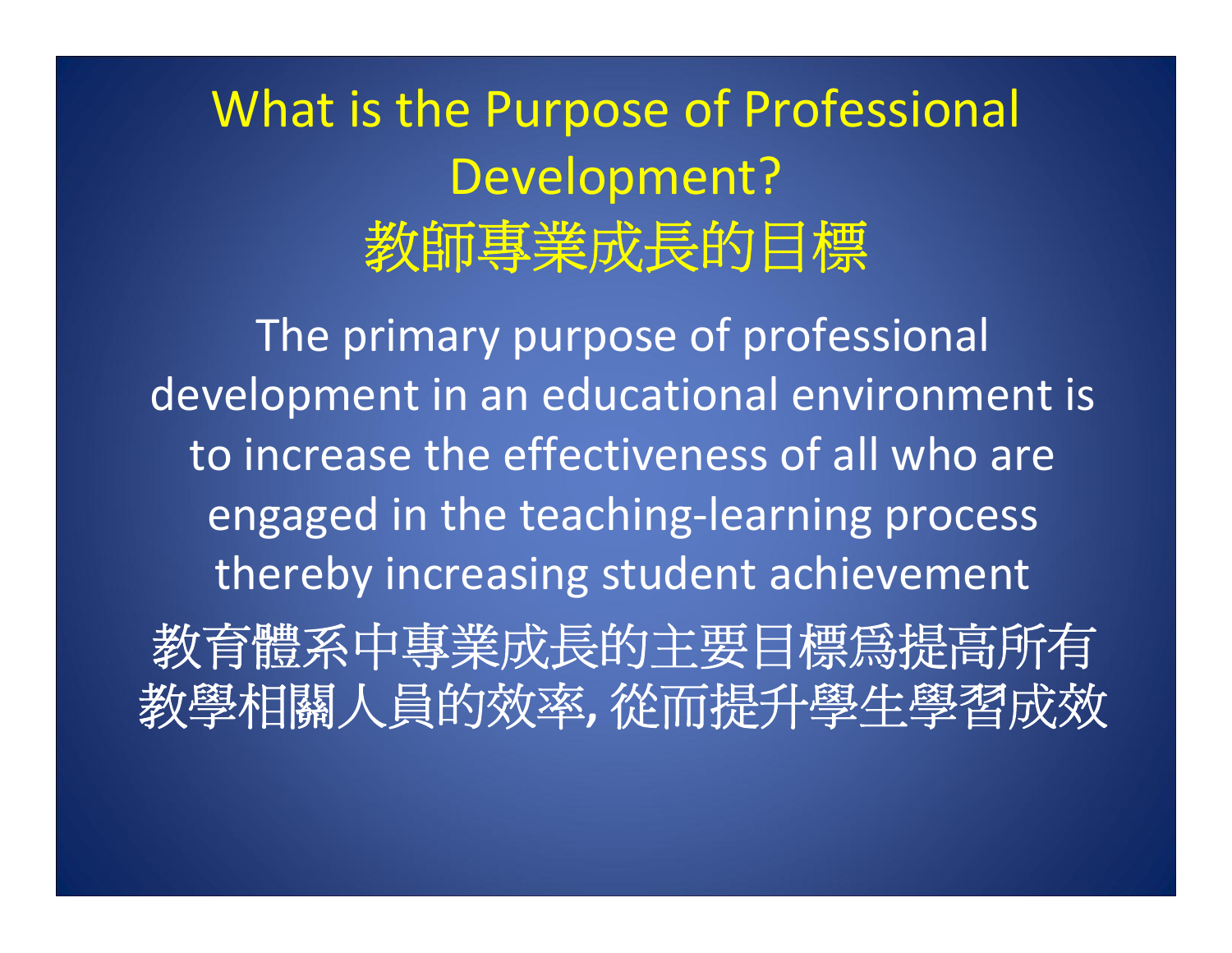

What are some good sources of data that can guide us to determine professional development needs? 那些可說是好的資料來 源可以讓我們制定專 業成長的需要**?**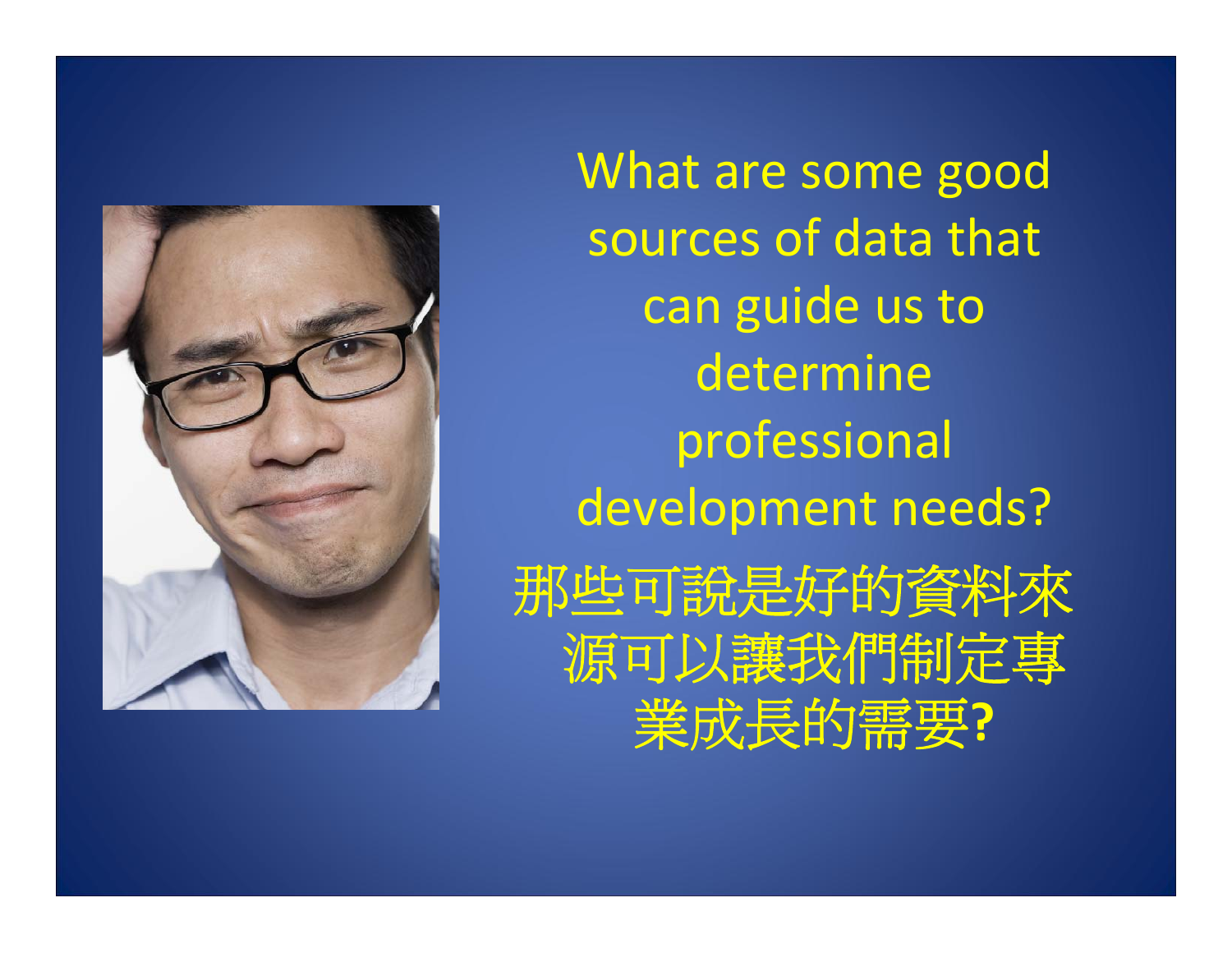### Classroom Observations 課堂觀察

- Effective teaching strategies 有效的教學策略
- Classroom management strategies 教室經營策略
- Content knowledge 對課程的知識
- Classroom climate 教室氣氛
- Use of formative assessments to check for understanding 運用評量來確認學習成效
- Differentiation for differing abilities 依照不同能力調整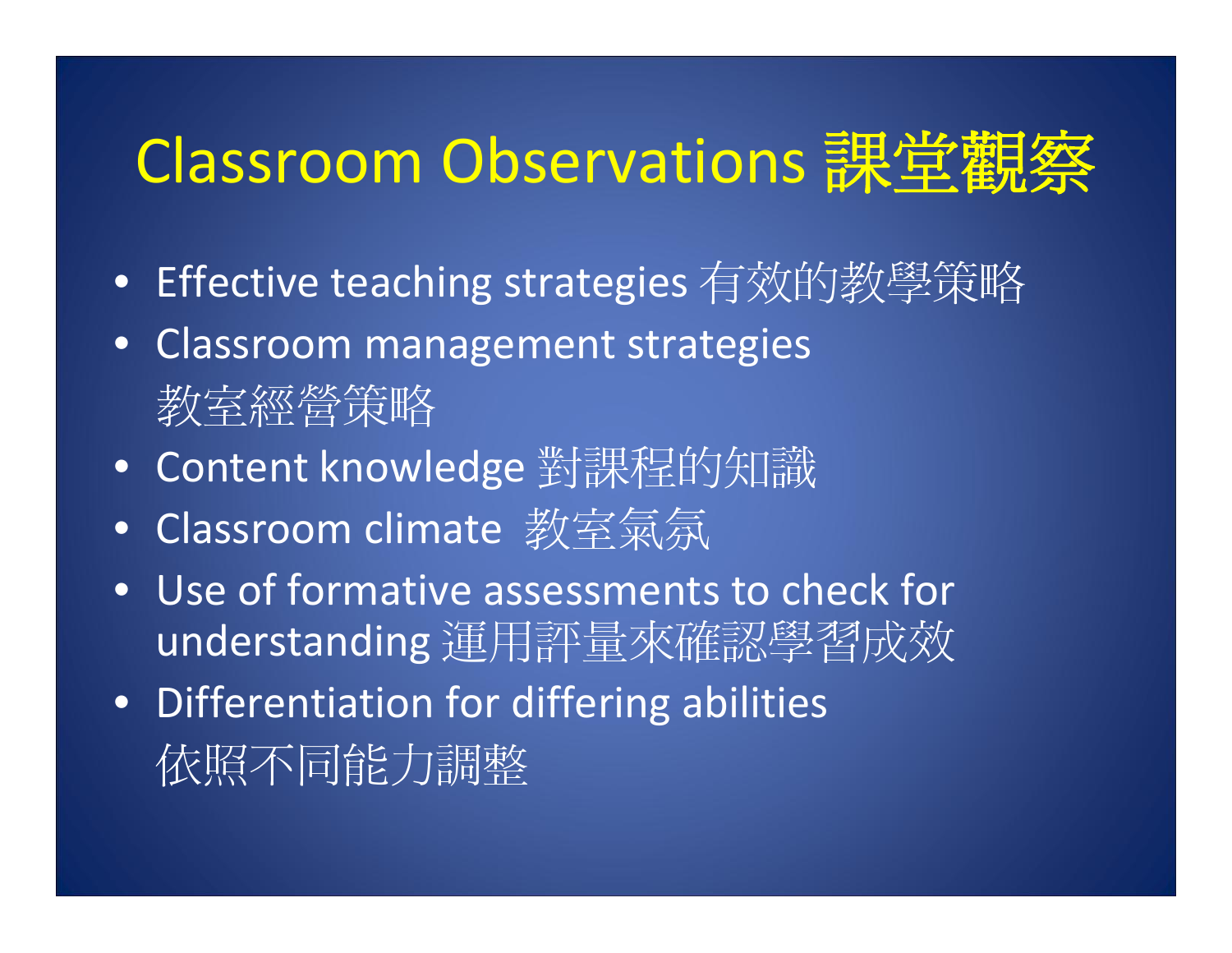# Lesson Plans 課程計畫

- Ability to link lessons with objectives 將課程與教學目標連結
- Planning for differentiation 依多元能力制定不同教學計畫
- Assessment strategies 評量的策略

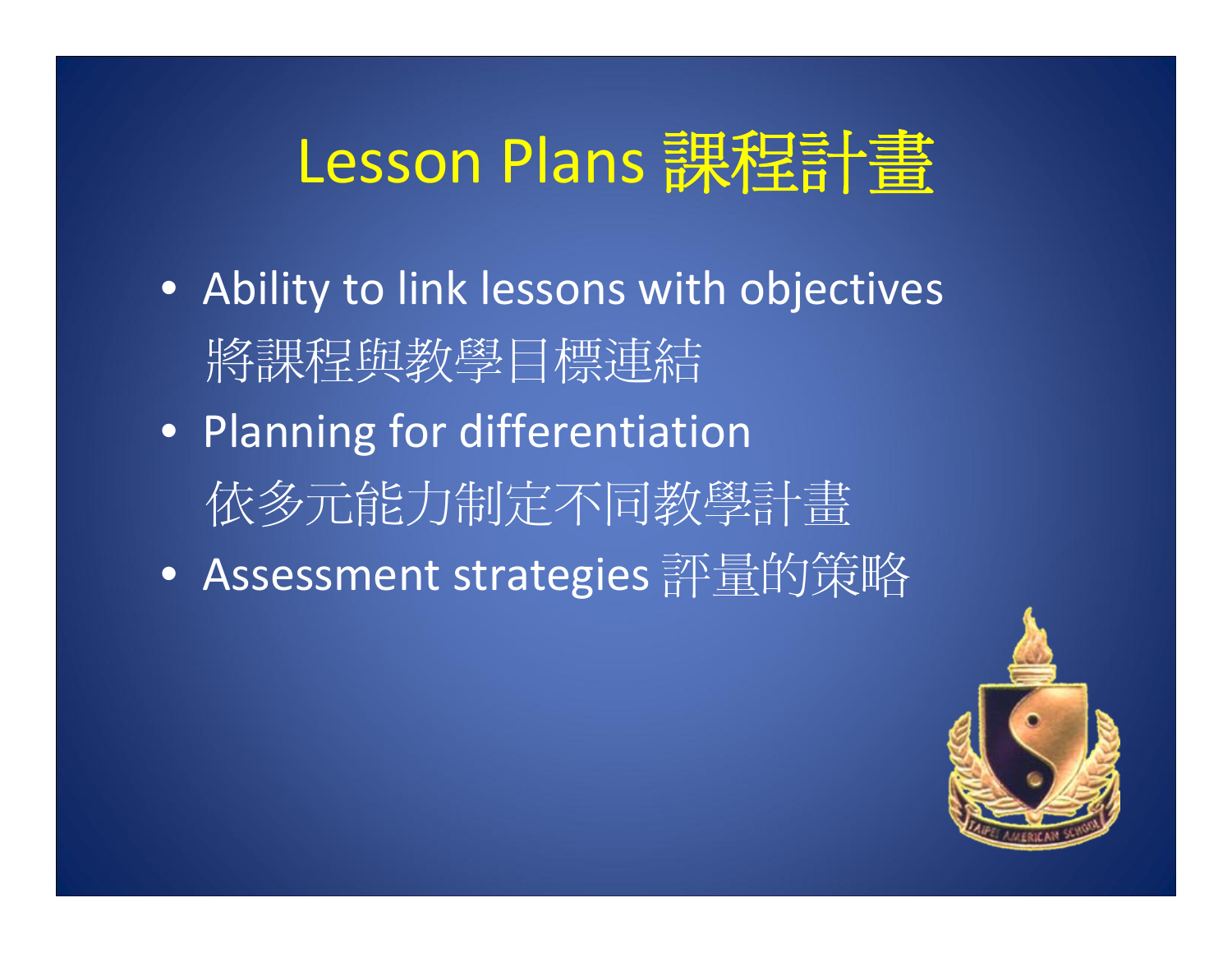# Self-Assessments 自我評量

- Use of student data in the self‐assessment 運用學生資料在自我評量上
- Identified needs for improvement 了解需要以求進步
- Does self-assessment match other data observations

依照其他資料的觀察來做自我評量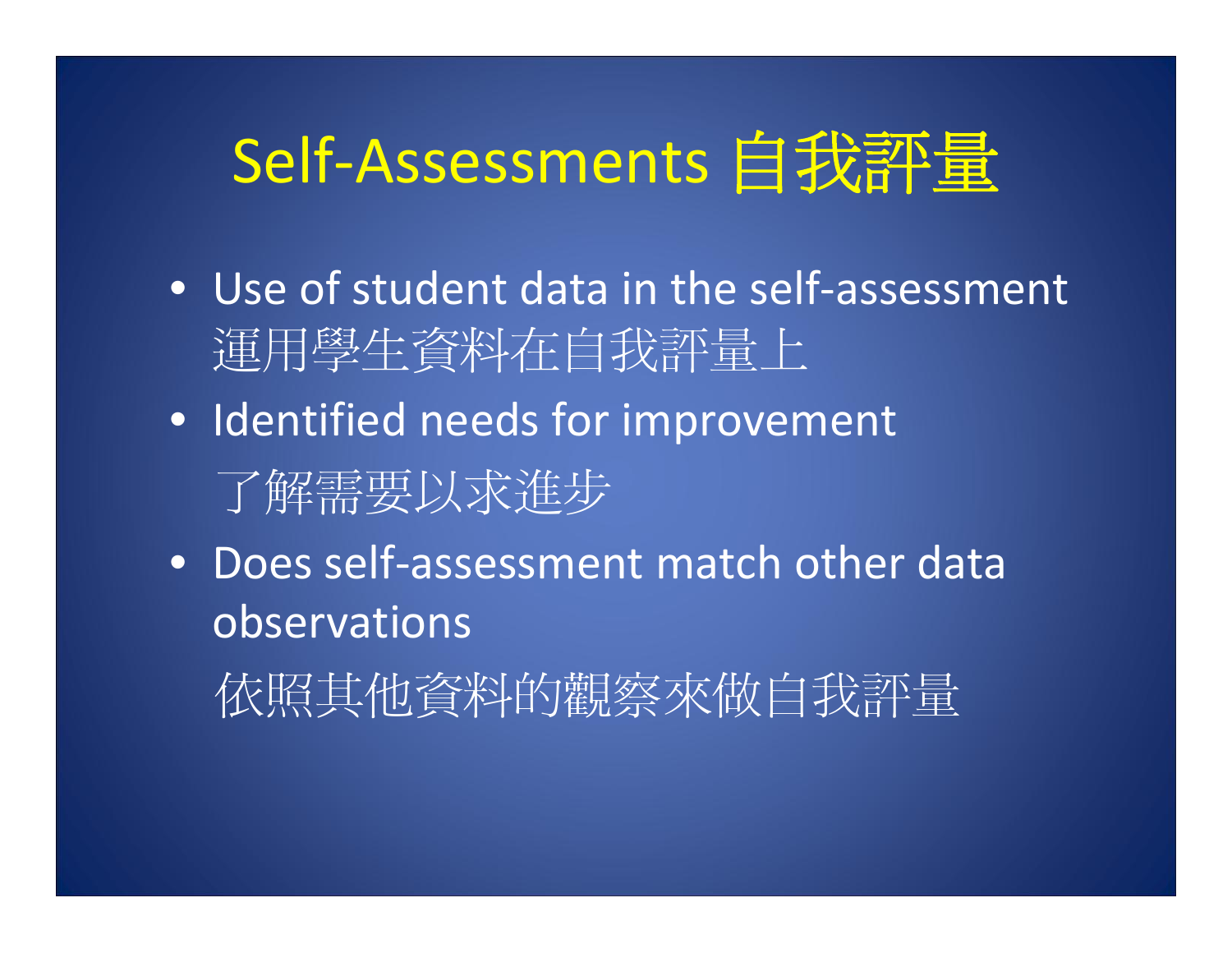# Portfolio Assessment 評量組合

- Student assessment strategies 學生評量策略
- Writing effective lesson plans 撰寫有效的課程計畫
- Communication skills 溝通技巧
- Content knowledge 課程知識
- Student achievement data 學生學習成果資料

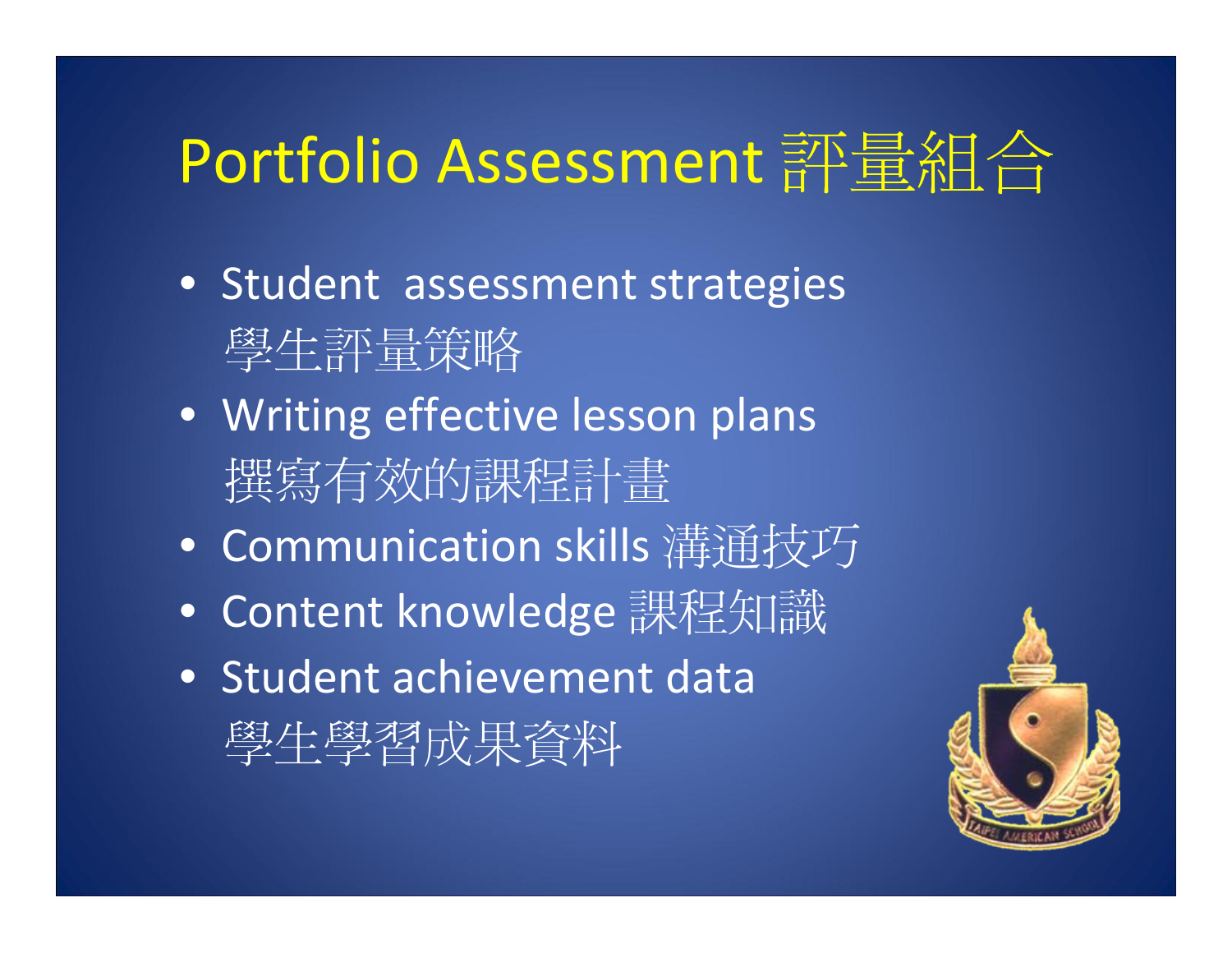## Student Work Samples 學生工作範例

- Assessment strategies 評量策略
- Content knowledge 課程知識
- Effective feedback 有效回饋
- Grading practices 評分方法

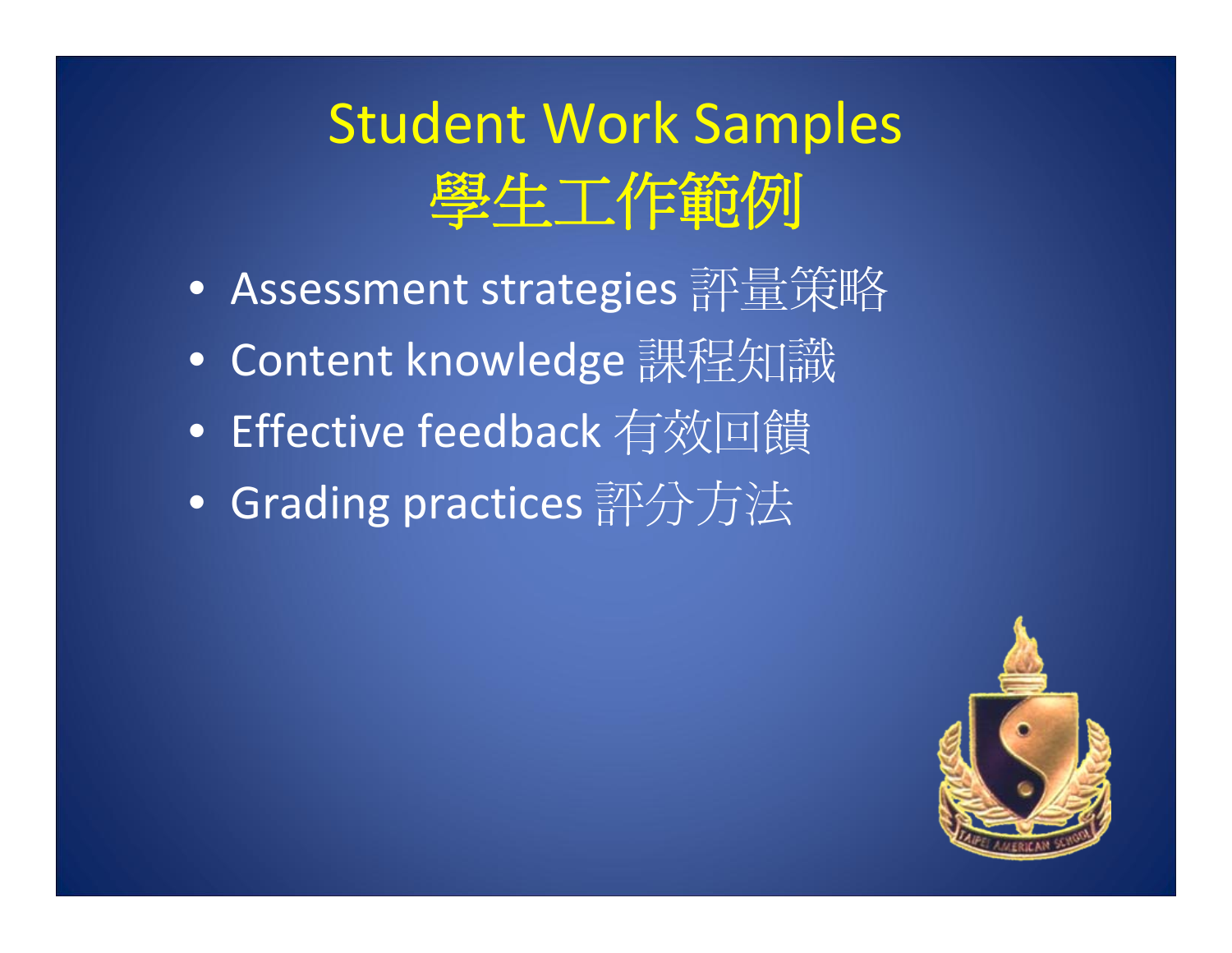# Results of Evaluation 評鑑結果

- 1. Goal for improvement 改進目標
- 2. Plan for attaining goal 目標計畫
- 3. Timeline 時間表
- 4. Assessment of effectiveness 評量成效

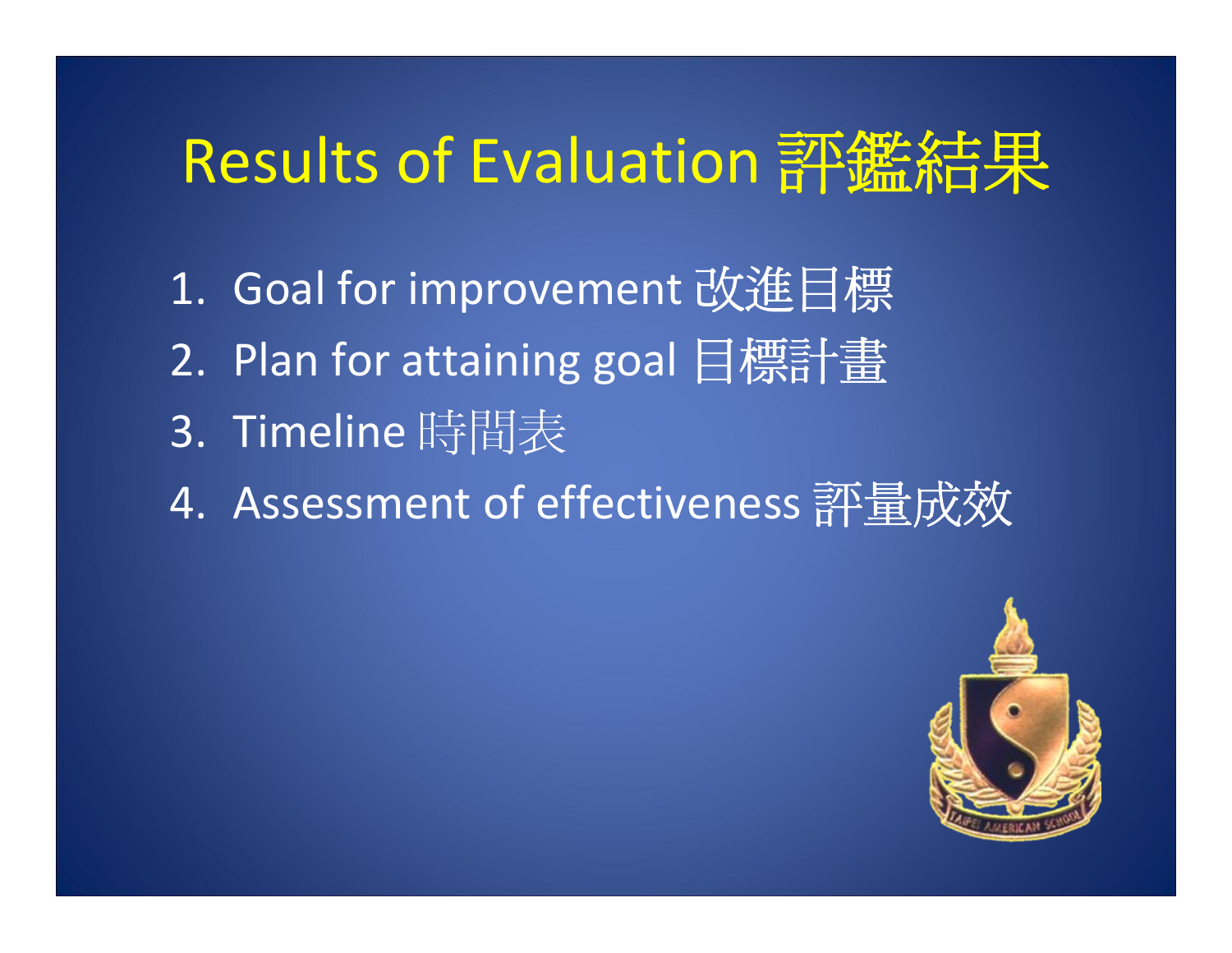#### Goal Setting – SMART Goals 目標設定‐ SMART

S – Specific 具體的 M‐ Measureable 可衡量的 A ‐ Achievable 可達成的 R – Realistic 實際的 T – Time‐based 具時間性的

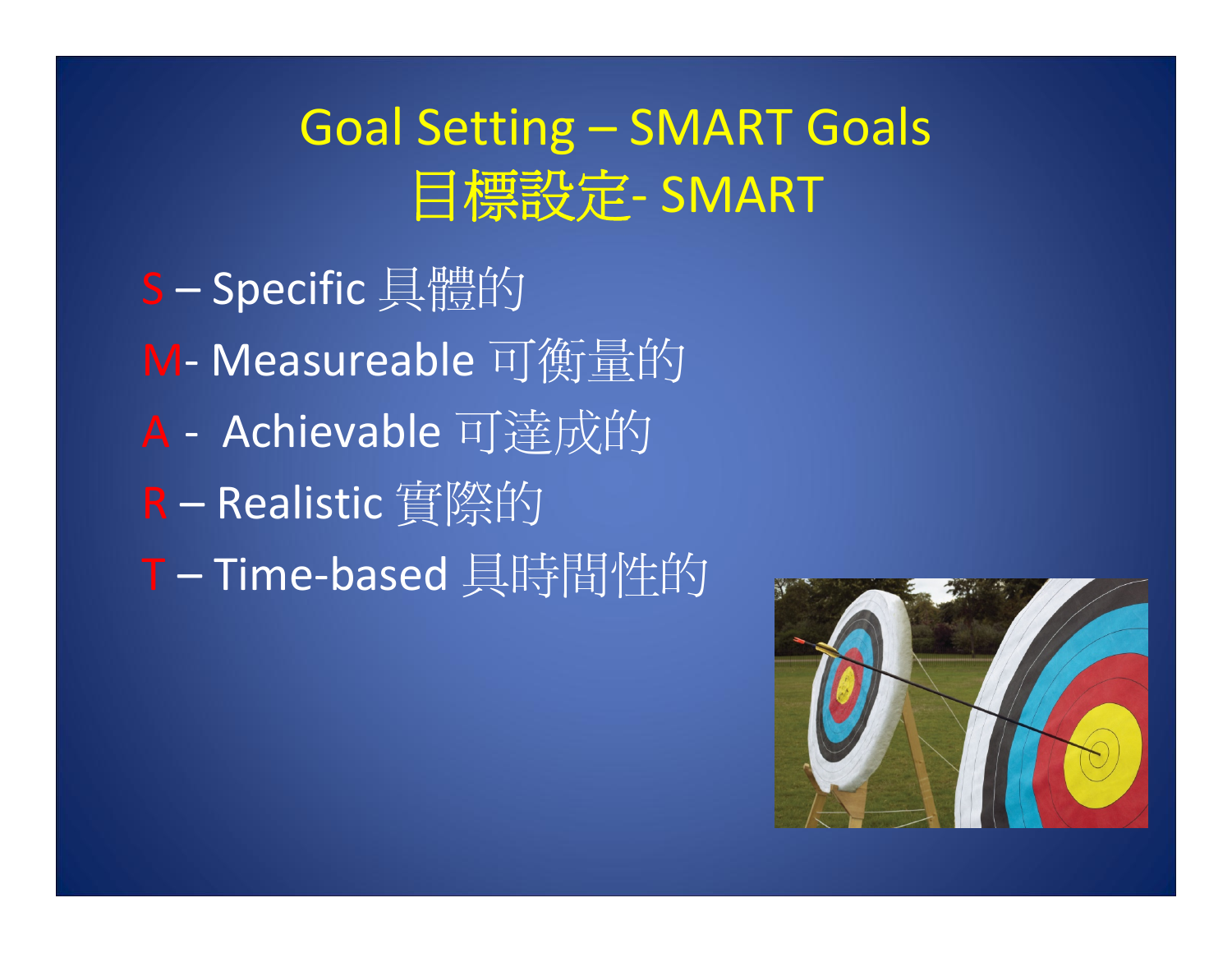Developing <sup>a</sup> Plan – what actions will be done to achieve goal 制定一份計畫**‐** 應該採取哪些行動

- Professional growth 專業成長
- Peer observations 同儕觀察
- Get more feedback surveys, interviews 更多的回饋 – 問卷或是面談
- Identify who can help 找出可幫忙的人

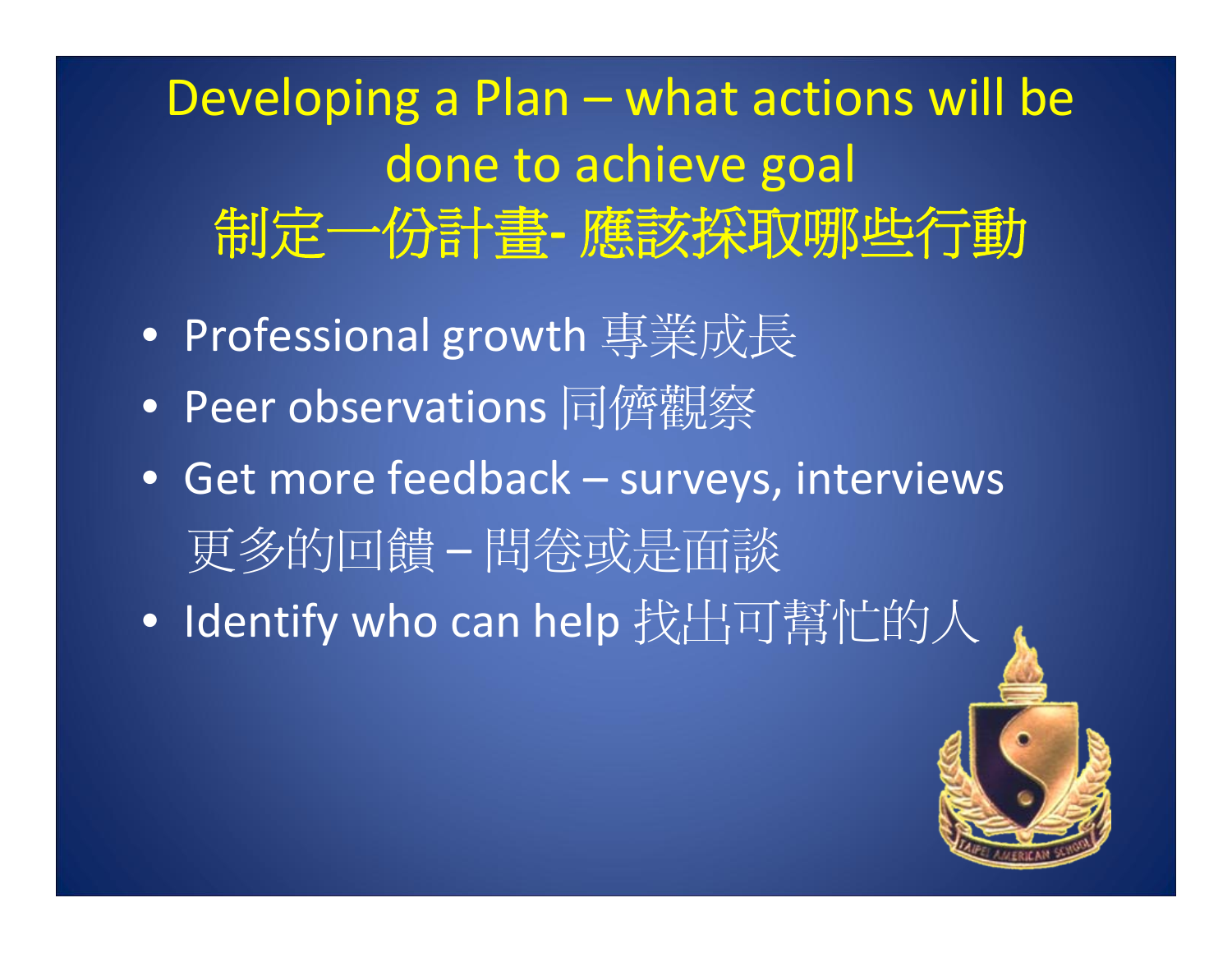# Types of Professional Growth Activities 專業成長活動的種類

- Course/workshop 上課/研討會
- Classroom visitations 課堂訪視
- Reading resources 閱讀
- Online courses 線上課程
- Videos 影片
- Mentor 導師
- Conference 會議
- Time for collaboration with another professional 與其他專業人士合作